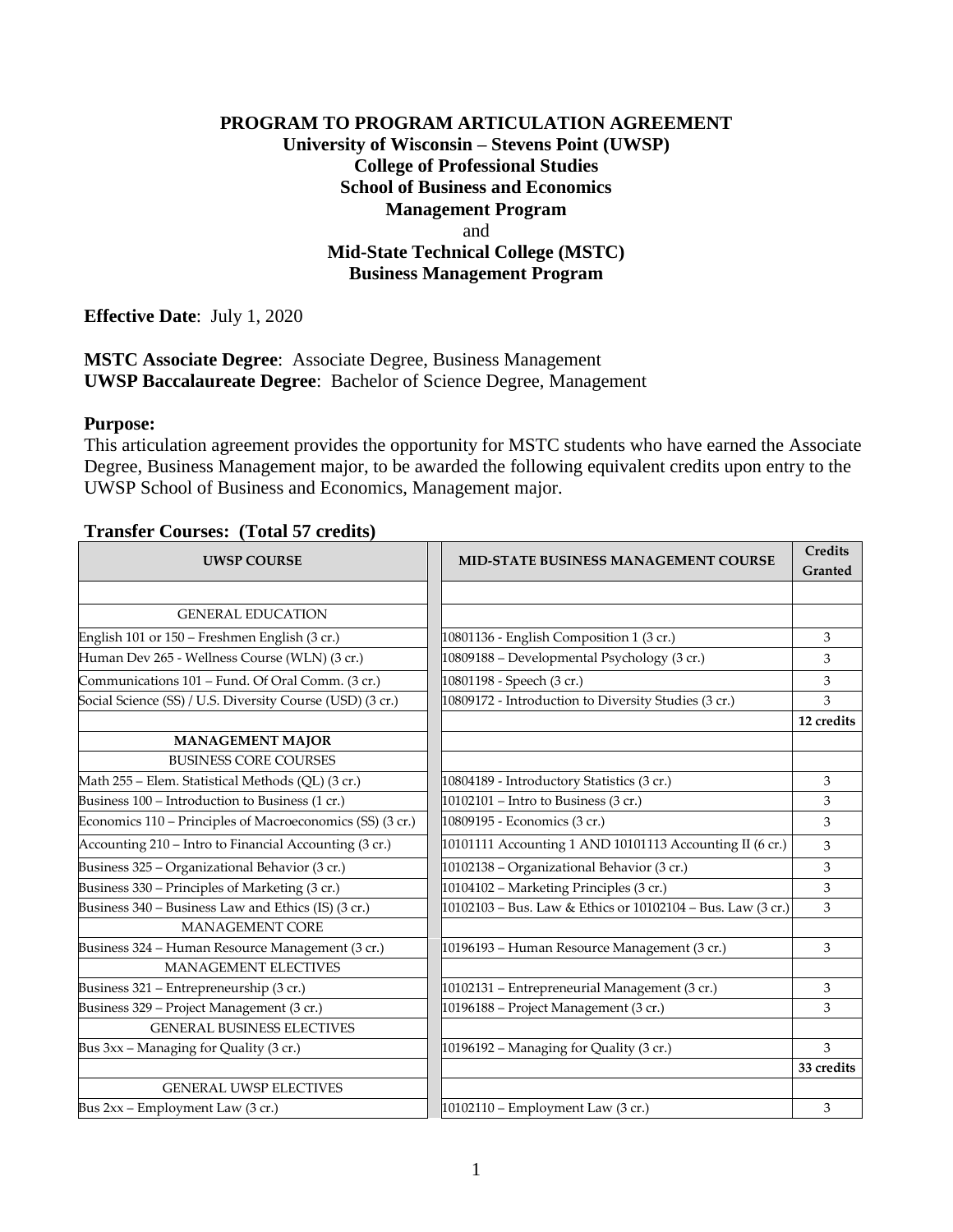| Bus $2xx$ – International Business (3 cr.)   | $ 10102180 - International Business (3 cr.)$  |            |
|----------------------------------------------|-----------------------------------------------|------------|
| Bus $2xx$ – Business Decision Making (3 cr.) | $10102160 - Business Decision Making (3 cr.)$ |            |
| Bus $3xx$ – Supervision (3 cr.)              | $10196191 -$ Supervision (3 cr.)              |            |
|                                              |                                               | 12 credits |
|                                              |                                               |            |
|                                              | <b>ITOTAL TRANSFERRED CREDITS</b>             |            |

### **REQUIRED COURSES: (Total 64-70 credits)**

The following coursework will be required to obtain the Bachelor of Science in Management:

| <b>UWSP REQUIREMENT</b>                             | <b>UWSP COURSE</b>                                    | <b>Credits</b>   |
|-----------------------------------------------------|-------------------------------------------------------|------------------|
|                                                     |                                                       |                  |
| <b>GENERAL EDUCATION</b>                            |                                                       |                  |
| <b>Written Communication</b>                        | Engl 202 - Sophomore English                          | 3                |
| Arts (ART)                                          | Choose from designated classes                        | 3                |
| Humanities (HU)                                     | Choose from designated classes                        | 3                |
| Historical Perspectives (HP)                        | Choose from designated classes                        | 3                |
| Natural Sciences (NS)                               | Choose from designated classes                        | 3                |
| Additional ART/HU/HP/NS                             | Choose from designated classes                        | 3                |
| Global Awareness (GA)                               | Can be satisfied with above classwork                 | $0 - 3$          |
| <b>Environmental Responsibility (ER)</b>            | Can be satisfied with above classwork                 | $0 - 3$          |
| Interdisciplinary Studies (IS)                      | Satisfied with Bus 340 as part of major               | $\boldsymbol{0}$ |
| <b>Experiential Learning (EL)</b>                   | Satisfied with Bus 497 as part of major               | $\Omega$         |
|                                                     |                                                       | 18-24 credits    |
| <b>MANAGEMENT MAJOR</b>                             |                                                       |                  |
| <b>BUSINESS CORE COURSES</b>                        |                                                       |                  |
| Math for Social Sciences or Applied Calculus        | Math 109 or 111 <sup>*</sup>                          | 4                |
| Principles of Microeconomics (SS)                   | Econ 111                                              | 3                |
| Introduction to Managerial Accounting               | Acct 211                                              | 3                |
| Written Communication for the Business Professional | <b>Bus 300</b>                                        | 3                |
| Oral Communication for the Business Professional    | <b>Bus 301</b>                                        | 3                |
| Principles of Finance                               | <b>Bus 350</b>                                        | 3                |
| Principles of Production                            | <b>Bus 360</b>                                        | 3                |
| Management Information Systems                      | <b>Bus 370</b>                                        | 3                |
| Principles of Business Analytics                    | <b>Bus 380</b>                                        | 3                |
| Internship (EL)                                     | <b>Bus 497</b>                                        | 3                |
| Management Capstone                                 | Bus 480                                               | 3                |
| <b>MANAGEMENT CORE</b>                              |                                                       |                  |
| <b>Business Leadership for Managers</b>             | <b>Bus 322</b>                                        | 3                |
| Organizational Theory                               | Bus 326                                               | 3                |
| <b>MANAGEMENT ELECTIVES</b>                         |                                                       |                  |
| <b>Focused Management Elective</b>                  | Choose from designated classes                        | 3                |
| <b>GENERAL BUSINESS ELECTIVES</b>                   |                                                       |                  |
| <b>SBE Elective</b>                                 | Choose from any course in the SBE, 200-level or above | 3                |
|                                                     |                                                       | 46 credits       |
|                                                     |                                                       |                  |
|                                                     |                                                       |                  |
|                                                     | TOTAL REMAINING CREDITS                               | 64-70            |

*\* Will need to test in or take pre-requisite*